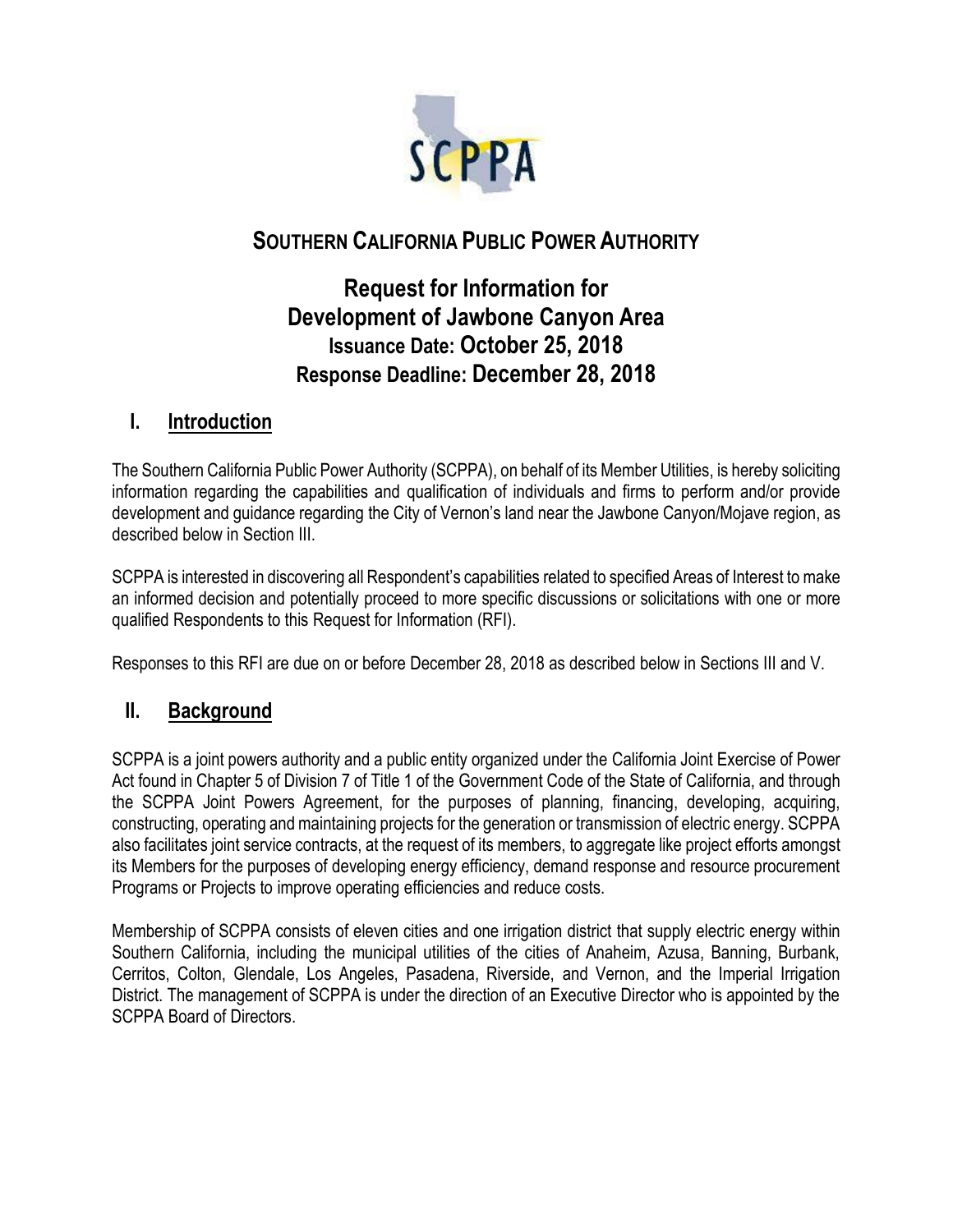### **III. Areas of Interest**

SCPPA Members have expressed interest in obtaining information from potential developers on the development of Vernon's lands to meet the needs of the various municipalities as follows: SCPPA requests respondents to submit a response to this RFI indicating proposed purpose and guidance for the available land on behalf of its Members.

Vernon owns approximately 18 thousand acres ("the Property") in the Tehachapi Wind Resource Area in Kern County Jawbone Canyon region of California. The Property is currently zoned "A", agricultural uses and other activities compatible with agricultural uses. A rezone may be necessary for the development of a commercial scale wind, solar or energy storage project. Ideas for development of Vernon's Property need not be restricted to development of renewable energy projects. SCPPA welcomes any other potential development endeavors as well.

Renewable development opportunities could consist any or all the following:

- Solar Facility
- Wind Facility
- Energy Storage Facility (could be stand-alone)

Other considerations for the Property may include land conservation or conservation banks.

SCPPA is seeking information, ideas, and Respondent qualifications to provide such information in connection with the Property described within this RFI. Based upon the results of this RFI, a Request for Proposals (RFP) may or may not be issued regarding a Project on the Property.

Background information is provided with this RFI for reference only and may require updates. The description of the documents is as follows:

- 1. **Visuals and Maps (refer to attachment A)**
	- Renewable Energy Land Footprints
	- Strategic Wind and Solar Resource Location
	- Adjacent Solar Land Slope Analysis
	- Western and Eastern Fee Lands
	- Pacific Crest Trail
	- Military Review Requirement Map

#### 2. **Red Rock Wind Project Case Study (refer to attachment A)**

- Vernon sold 12,240 acres to NextEra for \$40 million
- Approximately \$3,300 per acre
- Acquired Easement rights over the Red Rock Wind Project to connect with Sky River **Transmission**
- Easement rights will be available to developer over the Property.
- 3. **Bright Star Canyon Wind Study (refer to attachment B)** 
	- Wind profile data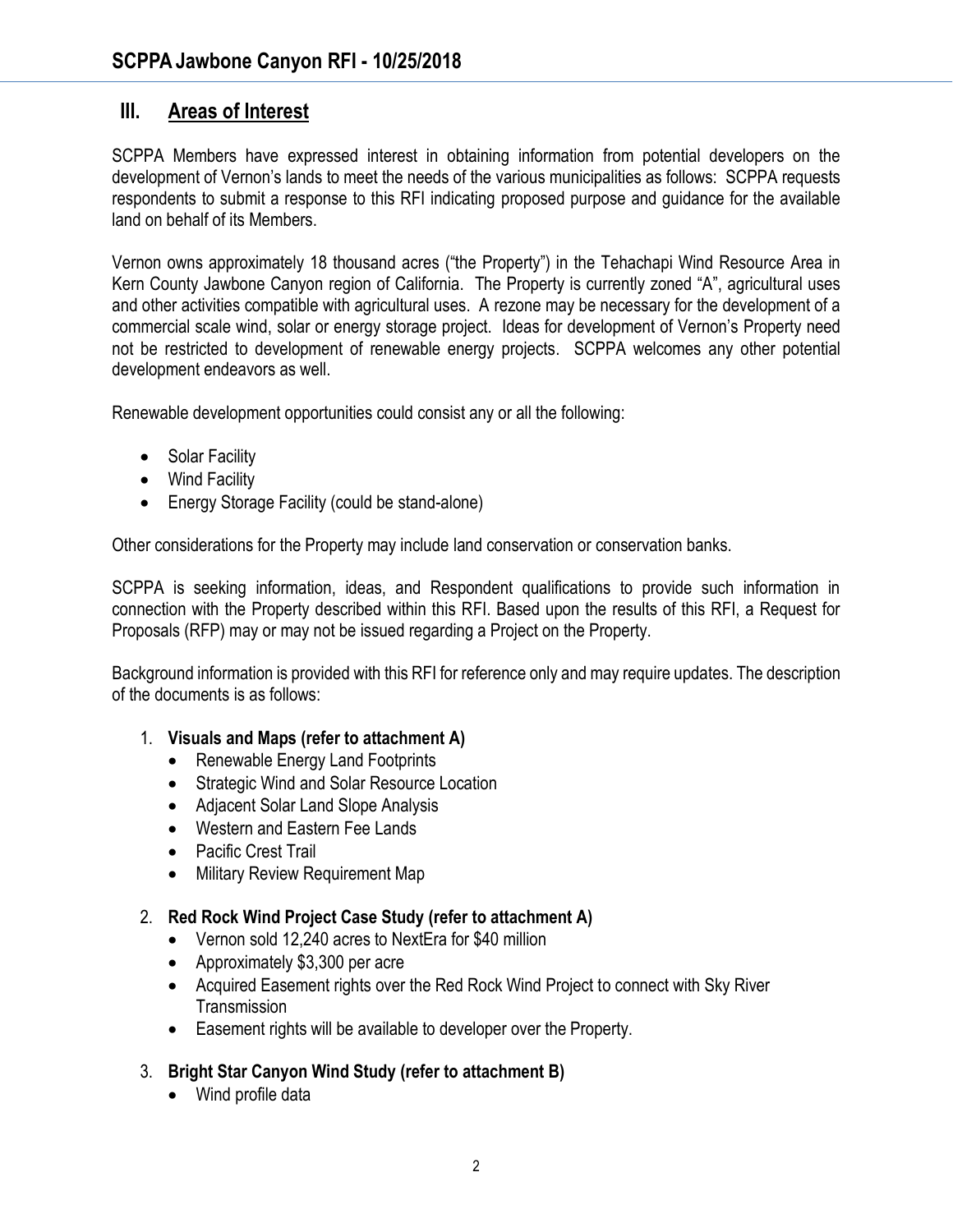- **4. Bright Star Canyon Wind Project Biological Resources Critical Issues Analysis (refer to attachment C)**
- **5. Bright Star Canyon Wind Project Initial Paleontological Resources Assessment (refer to attachment D)**

### **Challenges/ Restrictions for Project Development of Lands**

Military Review- Approximately 9,000 acres in the East is not considered as a viable wind development area due to height restrictions from military fly zone.

Avian- Butterbredt Spring has high levels of activity from Golden Eagles and California Condors.

Environmental Impact near lands regarding Cultural Paleolithic studies

Pacific Crest Trail crosses into the Western Fee lands, limiting development in that area.

Transmission Interconnection Agreement- Currently no Interconnection Agreement.

Transmission application and routing will be the responsibility of the developer.

No Wake agreements between Vernon and NextEra to prevent interference between wind projects.

# **Timeline / Schedule\***

| <b>SCPPA RFI for Jawbone Canyon Selection Process</b> |                       |
|-------------------------------------------------------|-----------------------|
| <b>Schedule of Requirements</b>                       | <b>Target Date(s)</b> |
| <b>Issue RFI</b>                                      | 10/25/2018            |
| <b>RFI Questions Cutoff Date</b>                      | 11/30/2018            |
| <b>RFI Responses Due</b>                              | 12/28/2018            |
| Review of Responses                                   | 1/31/2019             |
| <b>Issue RFP</b>                                      | TBD                   |

\*Timeline/Schedule is approximate and subject to change.

# **IV. Information Submission Required Elements**

#### **1. Transmittal Letter Content:**

**a)** A brief statement of the Respondent's understanding of the services and products being requested and considered, as well as any physical or legal limitations or constraints that may exist in allowing the Respondent to provide such service and/or products.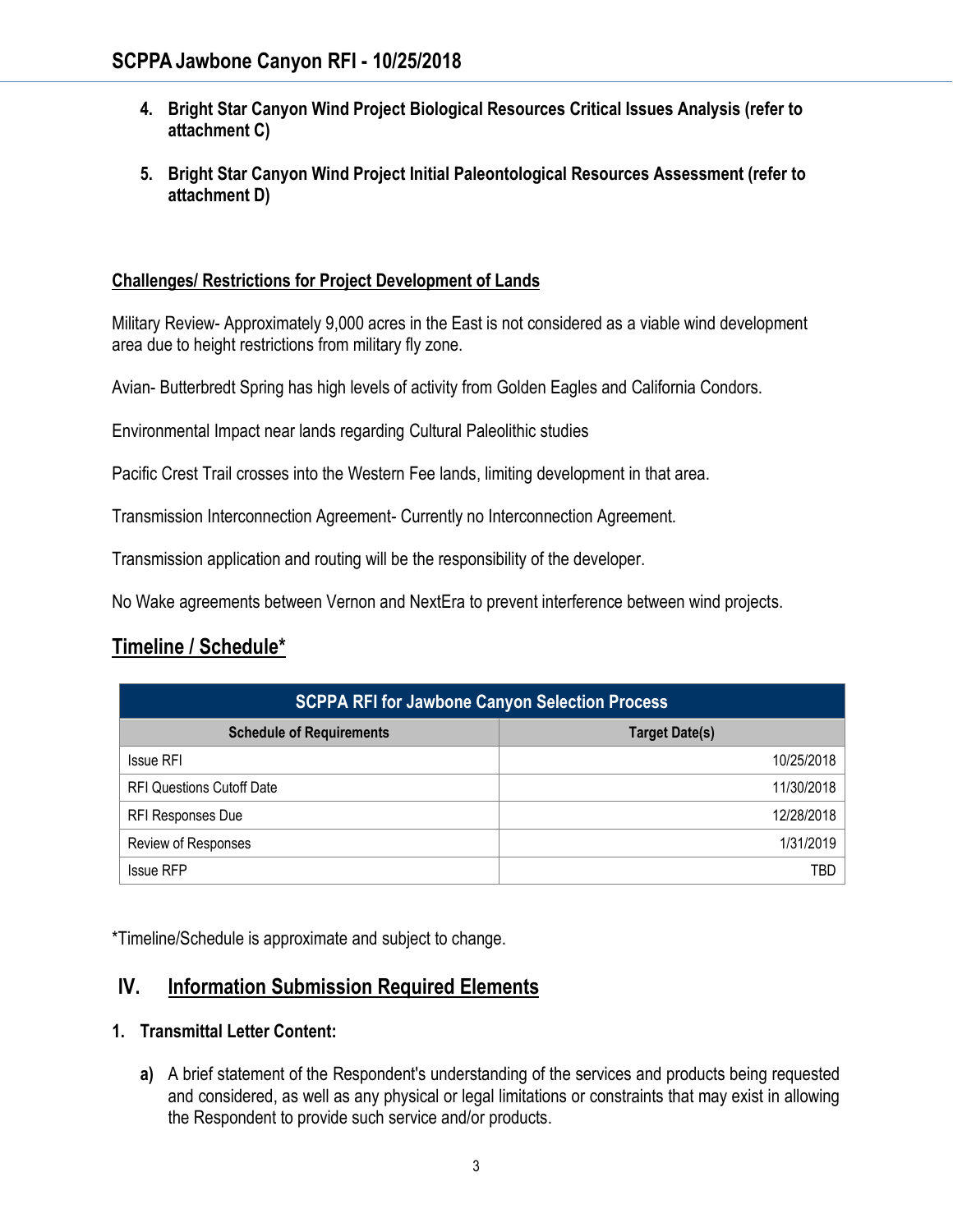**b)** Legal name of Individual or Firm (Respondent) with physical street address, telephone and FAX numbers with the name(s), respective position(s)/title(s) and e-mail address(es) of all individuals authorized to represent the Respondent.

### **2. Information Statement to be Provided about Respondent:**

- **a)** Respondent's experience in development within Areas of Interest as referenced above and as may be applicable to this RFI;
- **b)** Respondent's organizational structure, management, and other service or product related Information, including number of years firm or individual has been in the related business;
- **c)** Key employees, including a description of their Information, experience and duties related to the services and/or products referenced within this RFI;
- **d)** A list of office locations where work will be performed, if different than the physical address referenced in Respondent's response to this RFI;
- **e)** Respondent's intent to rely on or use subcontractors to perform development referenced within this RFI; and
- **f)** Whether the Respondent has, within the last five years, rendered any service to SCPPA or to any of SCPPA's Members, either as a contractor or subcontractor, either under the name appearing in the Transmittal letter or another name. If applicable, please provide details (status as prime or subcontractor, brief description of the contract, contract start and end dates, the contract administrator name, and total actual contract expenditures).
- **g)** If the Respondent has not rendered any service within the last five years to SCPPA or to any of SCPPA's Members, then please provide as many as five (5) references of similar or related work performed within the past 3 years with the requested details described above including the counterparty for which services were provided.
- **h)** Please indicate all pending litigation that could affect the viability of Respondent's submittal, continuance of existing contracts, operation or financial stability.

# **V. Information Submission Delivery Requirements**

One (1) electronic copy of your submittal should be delivered no later than 4:00 pm PST on 12/28/2018 to: e-mailed to JawboneCynRFI@scppa.org:

One (1) USB Flash Drive and/or one (1) hard copy of your submittal can or may also be delivered to the address below no later than the time and date referenced above, but a hard-copy submittal is not required.

> Southern California Public Power Authority Jawbone Canyon Attention: John Quan 1160 Nicole Court Glendora, California 91740

For general questions, please contact the SCPPA Offices at (626) 793-9364.

Clarification questions regarding this RFI may be addressed to JawboneCynRFI@scppa.org, no later than the questions cutoff deadline.

No contact should be made with the Board of Directors, any committee or working group representatives, or SCPPA Participating Members concerning this RFI.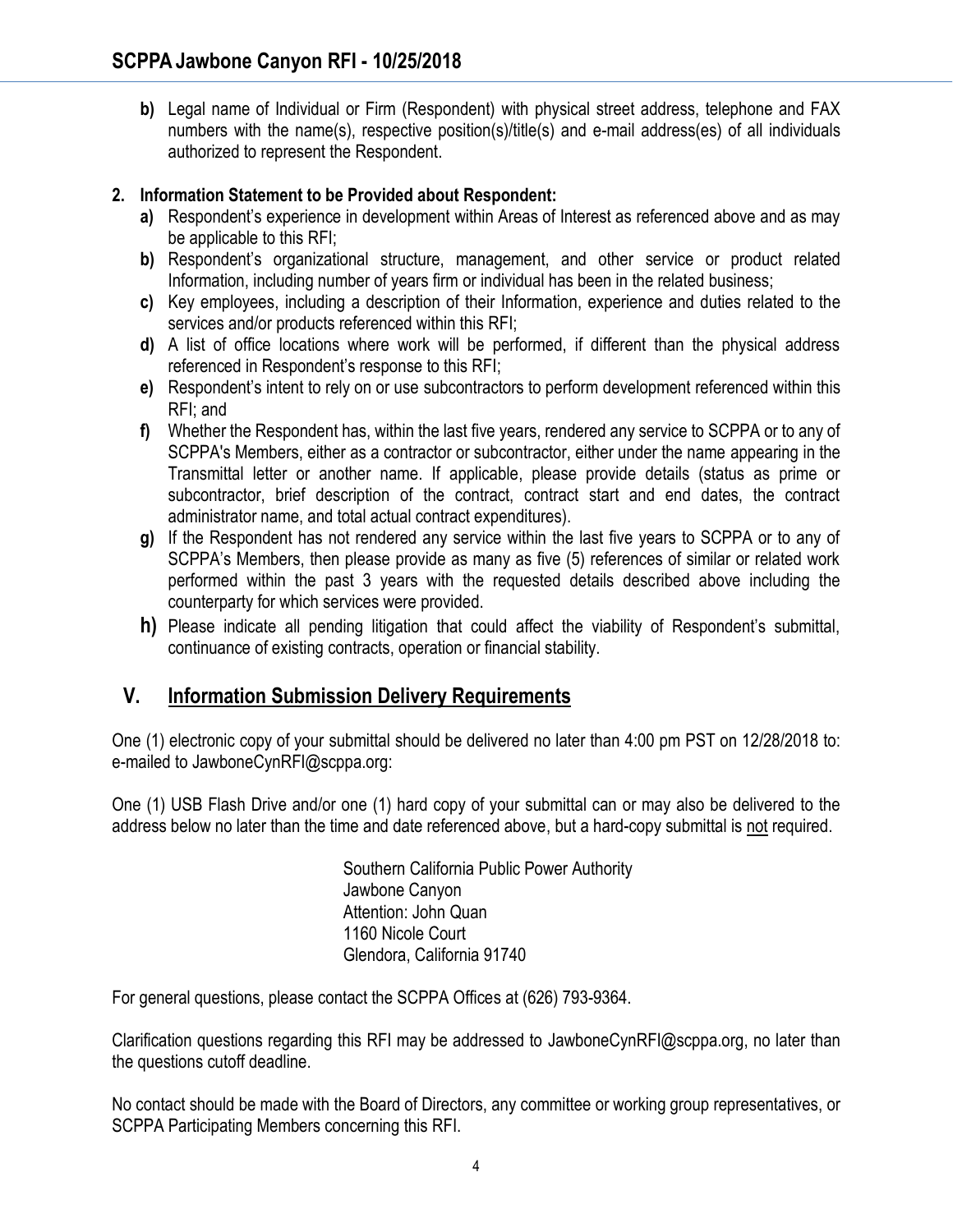All information received by SCPPA in response to this RFI is subject to the California Public Records Act and may be subject to the California Brown Act and all submissions may be subject to review in the event of an audit.

# **VI. Submittal Terms and Conditions**

- **1.** SCPPA reserves the right to cancel this RFI at any time, to reject any and all submittals and to waive irregularities.
- **2.** SCPPA shall determine in its sole discretion the value of any and/or all submittals.
- **3.** Submittals may be divided or combined with other submittals, at SCPPA's sole discretion.
- **4.** SCPPA shall perform an initial screening and evaluation to identify and eliminate any submittals that are not responsive to the request for Information, do not meet the minimum requirements set forth in the request for Information or are otherwise deemed, at SCPPA's sole discretion, unable to provide dependable and reliable services.
- **5.** SCPPA reserves the right to submit supplementary follow-up questions or inquiries to request clarification of information submitted and to request additional information from any one or more of the Respondents.
- **6.** SCPPA reserves the right, without qualification and in its sole discretion, to accept or reject any or all submittals for any reason without explanation to the Respondent, or to subsequently make an award to one or more Respondent(s), who, in the opinion of SCPPA, will provide valued service and/or products to SCPPA and its Members.
- **7.** SCPPA may decline to enter into any potential engagement agreement or contract with any Respondent, terminate negotiations with any Respondent, or to abandon the RFI process in its entirety.
- **8.** Those Respondents who provide Qualification submittals agree to do so without legal recourse against SCPPA, its Members, their directors, officers, employees and agents for rejection of their submittal(s) or for failure to execute or act on their submittal for any reason.
- **9.** SCPPA shall not be liable to any Respondent or party in law or equity for any reason whatsoever for any acts or omissions arising out of or in connection with this RFI.
- **10.** SCPPA shall not be liable for any costs incurred by any Respondents in preparing any information for submission in connection with this RFI process or any and all costs resulting from responding to this RFI. Any and all such costs whatsoever shall remain the sole responsibility of the Respondent.
- **11.** SCPPA may require certain performance assurances from Respondents prior to entering negotiations for a proposed project. Such assurances may potentially include a requirement that Respondents provide some form of performance security.